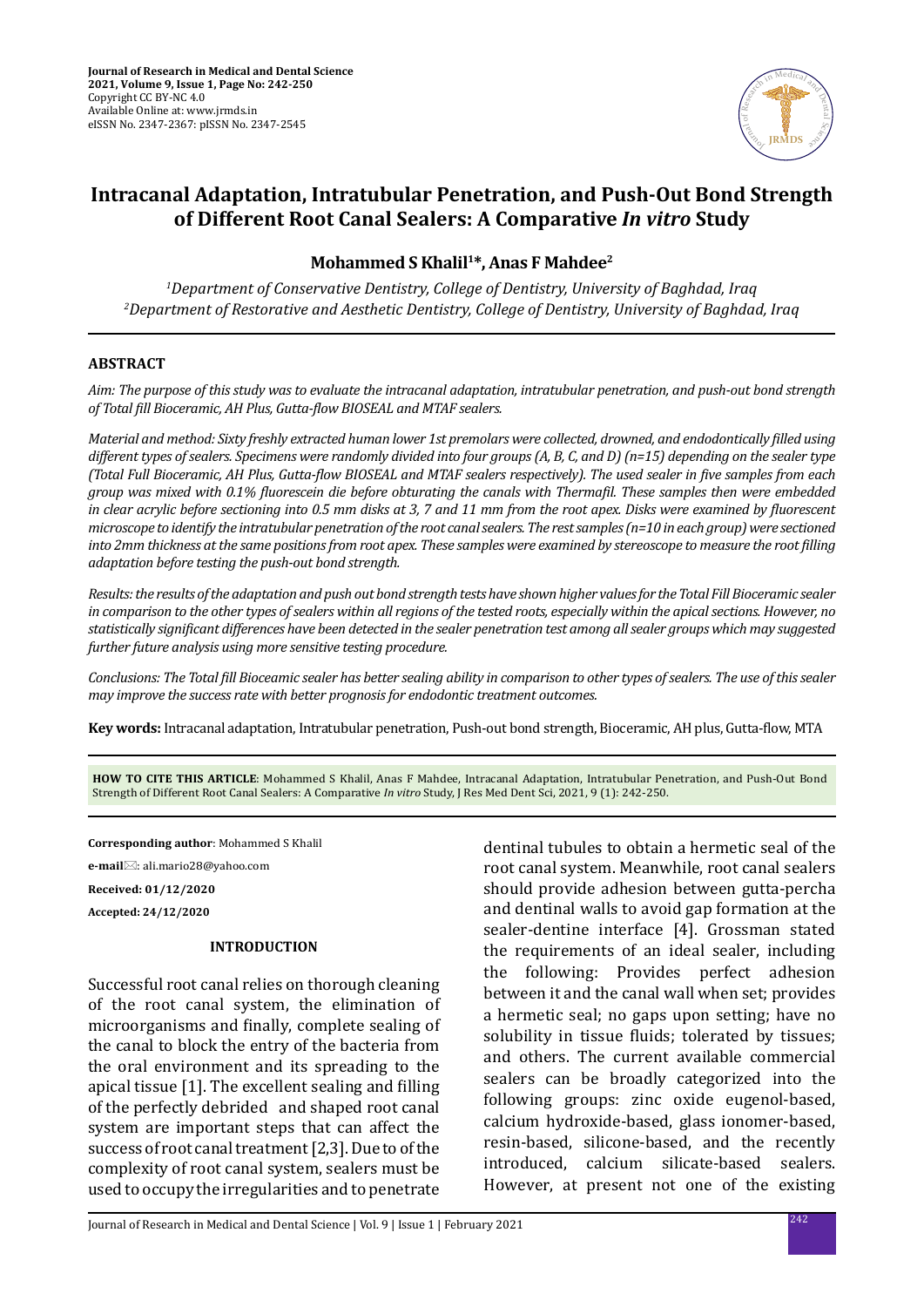sealers satisfies all the criteria [5,6]. Zinc oxide eugenol-based [7], calcium hydroxide-based and glass ionomer-based sealers have the common problem of solubility during contact with peri radicular tissue. In addition, zinc oxide eugenolbased sealer has shrinkage settings [5,8]. From the above the need for a study to compare the different types of sealer is important to assess these sealers and identify their sealing ability to suggest recommendations depending on their properties.

#### **AIM**

To evaluate the intracanal adaptation, intratubular penetration, and push-out bond strength of endodontically treated teeth using Total fill Bioceramic, AH Plus, Gutta-flow BIOSEAL and MTAF root canal sealers.

### **MATERIALS AND METHOD**

Sixty freshly extracted human mandibular first premolar was collected. Immediately after extraction, all attached soft tissues on the tooth surface were removed manually with periodontal curette [9]. The teeth were stored at room temperature in plastic containers contain distilled water and 0.1% concentration of thymol to prevent dehydration and bacterial growth [10]. All root surfaces were verified for absence of any obvious cracks or fractures using Stereomicroscope at 20X magnification. For standardization of root lengths, 15 mm from the anatomical apex was determined using digital caliper and marked on the root using permanent marker. Teeth were sectioned perpendicular to their long axis using diamond disc mounted on a straight handpiece with water coolant to provide straight line access during root canal preparations, with flat coronal surface that served as a stable reference point for root length measurements. This would prevent the production of extra variables that might contribute to variations in the canal instrumentation procedure [11].

The Pulp tissue was removed using barbed broach and the patency of the canals was examined by using of size10 K-file into the root canal until it was visualized at the apical foramen. The correct working length (WL) was measured by subtracting 1mm from root length. Also size 10 K-file was used to determine the initial size of the canal, only roots with initial file size 10 were included in the study.

For proper handling of the samples during instrumentation and obturation procedures, each sample was fixed in vinyl polysiloxane impression material (putty consistency) that placed inside a silicon mold (20 mm in height and 10. mm in diameter). The impression material was mixed (base and catalyst) according to manufacture instructions, and then each root was centered inside the putty material with the aid of dental surveyor to make the long axis of the root parallel to that of the mold [10].

Samples then were randomly divided into FOUR main groups (n=15) according to the types of sealer material used for root canals:

AH group for AH PLUS sealer.

GF group for Gutta Flow Bioseal sealer.

MTA group for MTA Fillapex sealer.

BC group for Total Fill bioceramic sealer.

Then each group was further divided into two unequal subgroups: subgroup A (n=10) and subgroup B (n=5). These subgroups were used in different experiments i.e., subgroup A samples for the root filling adaptation and push-out bond strength tests, while subgroup B for sealer penetration test. All samples were processed similarly during obscuration procedure except the subgroup B where the used sealers were mixed with 0.1% fluoresce in die for better identification during examination of sealer penetration by using fluorescent microscopy. The sealers were mixed according to the manufacturer instructions and introduced within the prepared root samples using paper points before obstructing the roots with Thermafil obturators (CMS dental Denmark).

 After complete root obscurations samples were sectioned horizontally at three points using sectioning discs mounted on a surveyor under constant water cooling at 3, 7 and 11mm from the root species. The thickness of samples was different according to the divided subgroups. In subgroup A 3 discs of 2mm thickness were performed, while in subgroup B the thickness of the 3 discs was only 0.5mm.

## **Intra canal adaptation test**

Samples of subgroup A from all groups were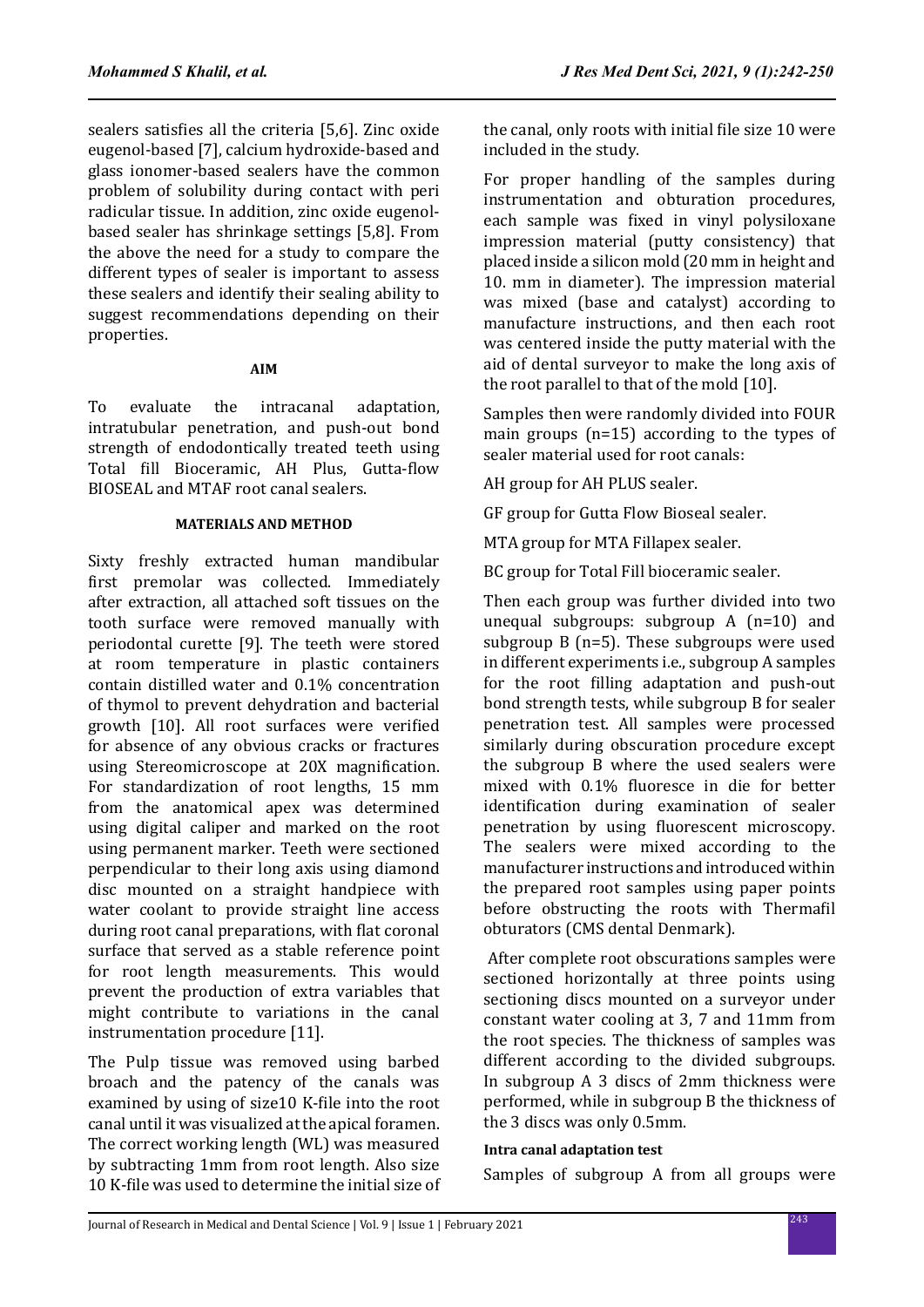tested. By using a stereomicroscope at 40x, the samples were examined to detect the adhesive interface integrity between dentine and root canal sealer. This was measured on the four quadrants within each root sections by identifying the presence of gaps, and/or continuous and homogenous dentine-sealer interface. A score system, as proposed was used to classify the findings (0–4): 0: absence of a continuous and homogeneous interface, with gaps in all areas; 1: continuous and homogenous interface in one area; 2: continuous and homogeneous interface in two areas; 3: continuous and homogeneous interface in three areas; and finally, 4: Continuous and homogeneous interface in four areas.

#### **Push out bond strength test**

After finishing the adaptation test, same samples were used for push-out bond strength test. At the beginning, samples were examined using Nikon camera with macro lens 105 mm and pictures of both sides of each section were taken and circumference measurements calculated using Image J software analysis program. The circumference of both apical and coronal side of the section at each level was calculated. The area under load was calculated by  $\frac{1}{2}$  \* (circumference of coronal aspect + circumference of apical aspect) \*thickness)

Three different sizes of pins were used, 0.7 mm, 0.5mm, and 0.4mm diameter for the coronal, middle and apical slices respectively to complete coverage over the main core without interfering the canal walls and sealer. Push-out test was done through applying a compressive load from apical to coronal direction using Universal Testing Machine with loading speed of 0.5 mm / min until the first dislodgment of obturating material.

The maximum failure load was recorded and was used to calculate the push-out value using the following formula [12,13]:

Push-out bond strength (MPa)= failure load (N)/ the area under load  $\text{(mm$^2$)}$ 

#### **Measuring the intradentinal tubular pentration**

Samples in subgroup B were used to measure the intradentinal tubular penetration of the sealers into dentin tested under fluorescent microscope. This was done to evaluate the formation of the sealer tags and to measure the penetration depth of these tags into dentinal tubules. Images were taken and processed by using image J software. The percentage of resin tag penetration was calculated according to the following formula:

Surface area of sealer penetration/ total surface area of the specimen\* 100%

#### **RESULT**

## **Adaptation**

BC sealer shows the highest adaptation (Table 1 and Figure 1) at all regions of the canal in comparison to the other sealers with mean values  $(3.10 \pm .568, 2.90 \pm .568$  and  $3.40 \pm .516$  at the apical, middle, and coronal regions, respectively. The MTA sealer has the lowest adaptation across all regions with the lowest measurable mean at the apical region  $(1.40 \pm .516)$ . The adaptation values for AH and GF appear in between to<br>the former sealers. During microscopical former sealers. During microscopical examination of the sections, almost all the voids were found between the sealer and dentin surface, no voids were found between sealer and gutta percha.

A Kruskal-Wallis test was performed to explore the statistical differences in the adaptation scores between different regions of sealers which were nonparametric data. Statistically significant differences ( $p \le 0.05$ ) are identified between the middle and apical regions of the sealers, whist no statistical difference (p>0.05) is detected in the coronal region (Table 2) Pairwise comparison with Bonferroni corrections show statistically significant differences between BC and MTA (p< .05) in the middle region only (Table 3). In the apical region, only BC sealer shows statistically significant difference (p< .05) with other types of sealers (MTA, AH and GF).

A Kruskal-Wallis test with Bonferroni Pairwise

**Table 1: Descriptive statistics of root filling adaptation at three levels of root canals for the four sealers.**

| <b>Sealer</b> | <b>Site</b> | Median         | IQR          | Min.           | Max.           |
|---------------|-------------|----------------|--------------|----------------|----------------|
| AH            | Coronal     | 3              | 1            | 2              | 4              |
|               | Middle      | 3              | 1            | $\overline{2}$ | 3              |
|               | Apical      | $\overline{2}$ | O            | 1              | $\overline{2}$ |
|               | Coronal     | 3              | $\mathbf{1}$ | 2              | 4              |
| GF            | Middle      | $\overline{2}$ | 0            | $\mathbf{1}$   | 3              |
|               | Apical      | 2              | 1            | 1              | 3              |
| <b>MTA</b>    | Coronal     | 2.5            | 1            | $\overline{2}$ | 4              |
|               | Middle      | $\overline{2}$ | 1            | ŋ              | 3              |
|               | Apical      | 1              | 1            | 1              | $\overline{2}$ |
| BC            | Coronal     | 3              | 1            | 3              | 4              |
|               | Middle      | 3              | 0            | 2              | 4              |
|               | Apical      | 3              | n            | $\overline{2}$ |                |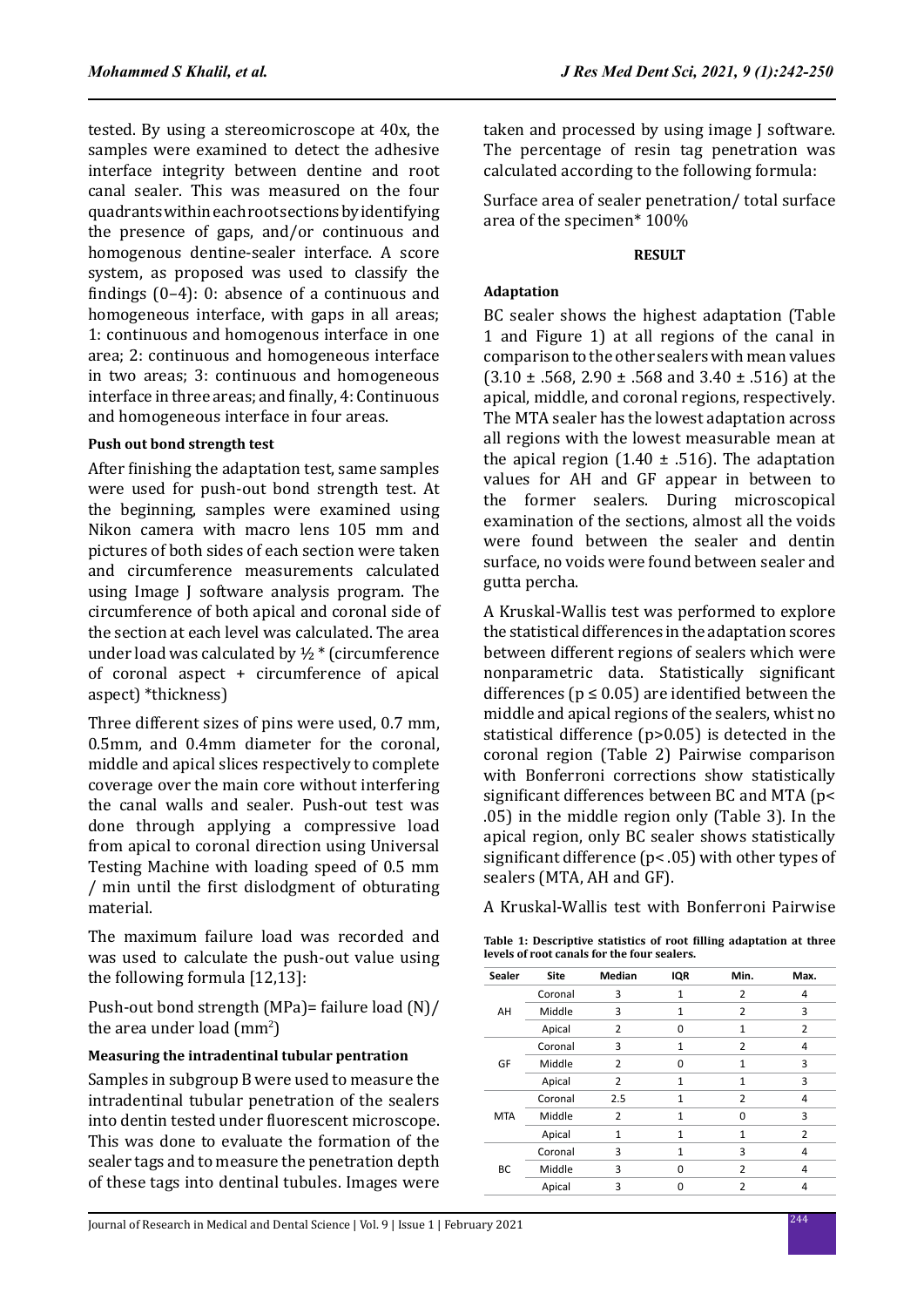

**Figure 1: The percentage of adaptation of four types of sealers across the three parts of examined teeth.**

**Table 2: Kruskal-Wallis and pairwise comparisons (Bonferroni correction) between sealer adaptation for different types of sealers.**

| <b>Site</b> | <b>Sealer</b> | Kruskal-<br><b>Wallis</b>                             | Pairwise                                             | Adjusted |  |
|-------------|---------------|-------------------------------------------------------|------------------------------------------------------|----------|--|
|             | P-value       |                                                       | comparisons                                          | P-value  |  |
|             | AH            |                                                       |                                                      |          |  |
|             | GF            |                                                       |                                                      |          |  |
| Coronal     | <b>MTA</b>    | 0.063                                                 |                                                      |          |  |
|             | BC            |                                                       |                                                      |          |  |
|             | AH            |                                                       |                                                      |          |  |
|             | GF            |                                                       | BC vs. MTA                                           | 0.003    |  |
| Middle      | <b>MTA</b>    | 0.002                                                 |                                                      |          |  |
|             | BC            |                                                       |                                                      |          |  |
|             | AH            |                                                       | BC vs. MTA                                           | 0.000    |  |
|             | GF            | $\Omega$                                              | BC vs. AH                                            | 0.004    |  |
| Apical      | <b>MTA</b>    |                                                       | BC vs. GF                                            | 0.027    |  |
|             | ВC            |                                                       |                                                      |          |  |
|             |               | Statistical significant result at p value $\leq 0.05$ |                                                      |          |  |
|             |               |                                                       | Statistical non-significant result at p value > 0.05 |          |  |

**Table 3 Kruskal-Walis with pairwise (Bonferroni correction) tests for sealer adaptation test between different regions (coronal, middle and apical) for each sealer.**

| <b>Sealer</b>                                           | Site    | Kruskal-Walis | <b>Pairwise</b> | <b>Adjusted P-value</b> |  |  |  |
|---------------------------------------------------------|---------|---------------|-----------------|-------------------------|--|--|--|
|                                                         |         | P-value       | comparisons     |                         |  |  |  |
|                                                         | Coronal |               | Api>Cor         | 0.000                   |  |  |  |
| AH                                                      | Middle  | 0.001         | Api>Mid         | 0.048                   |  |  |  |
|                                                         | Apical  |               |                 |                         |  |  |  |
|                                                         | Coronal | 0.017         |                 |                         |  |  |  |
| GF                                                      | Middle  |               | Api>Cor         | 0.029                   |  |  |  |
|                                                         | Apical  |               |                 |                         |  |  |  |
|                                                         | Coronal | 0.037         | Api>Cor         | 0.032                   |  |  |  |
| <b>MTA</b>                                              | Middle  |               |                 |                         |  |  |  |
|                                                         | Apical  |               |                 |                         |  |  |  |
|                                                         | Coronal |               |                 |                         |  |  |  |
| BC                                                      | Middle  | 0.148         |                 |                         |  |  |  |
|                                                         | Apical  |               |                 |                         |  |  |  |
| Statistically significant result at p value $\leq 0.05$ |         |               |                 |                         |  |  |  |
| Statistical non-significant result at p value >0.05     |         |               |                 |                         |  |  |  |

corrections was also performed to explore the statistically significant differences between sealer adaptations within different regions of root canals for each sealer. Three of sealers used in this study (AH, GF and MTA) show statistically significant differences at different regions of the root canal. Most of these statistically significant differences are notice between the apical and coronal regions of these three sealers. In addition, the AH sealer also shows statistical significance (p<0.048) between apical and middle regions. On the other hand, not statistically significant (p=0.148) appears within different root canal regions of BC sealer subgroups (Table 3).

# **Penetration**

All coronal region for the sealers used show the highest penetration in comparison to other regions of the root canal (see table 4 and Figure 2). MTA sealer shows the lowest penetration values (Table 3) at all regions of the canal in comparison to other sealers. The highest penetration results varied between AH sealer in the coronal region  $(0.432 \pm 0.062)$ , BC sealer in the middle region  $(0.322 \pm 0.109)$ , and GF sealer in the apical region  $(0.258 \pm 0.070)$ .

One-way ANOVA test between different types of sealers indicates no statistically significant difference along all regions (p>0.05) across all tested regions. One-way ANOVA test (Table 4) was also performed to assess the statistical<br>significance between sealer penetration penetration percentages at different root regions for all tested sealers. All regions show statistically significant level at P<0.01. The regions differed for the AH sealer group (p< .001). Pairwise comparison with Bonferroni test showed almost all tested root regions have statistically significant differences between each other's, except for GF which showed statistically significant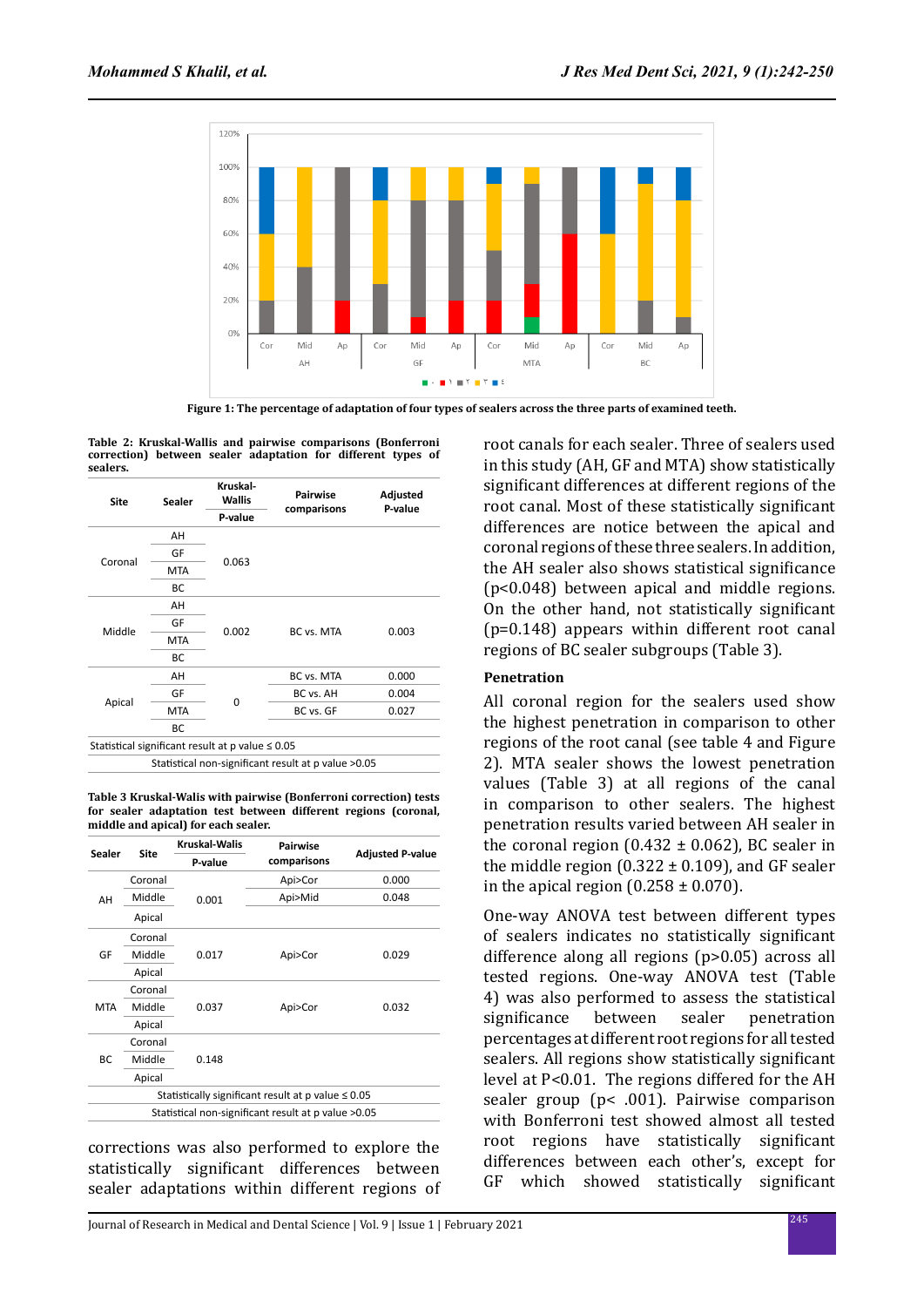|        |         | --    |       |      |      |
|--------|---------|-------|-------|------|------|
| Sealer | Site    | Mean  | ± SD  | Min. | Max. |
|        | Coronal | 0.432 | 0.004 | 0.36 | 0.51 |
| AH     | Middle  | 0.298 | 0.047 | 0.23 | 0.36 |
|        | Apical  | 0.23  | 0.045 | 0.18 | 0.28 |
|        | Coronal | 0.408 | 0.031 | 0.38 | 0.46 |
| GF     | Middle  | 0.314 | 0.061 | 0.22 | 0.37 |
|        | Apical  | 0.258 | 0.07  | 0.19 | 0.37 |
|        | Coronal | 0.36  | 0.023 | 0.33 | 0.38 |
| MTA    | Middle  | 0.276 | 0.024 | 0.25 | 0.31 |
|        | Apical  | 0.218 | 0.044 | 0.17 | 0.27 |
|        | Coronal | 0.39  | 0.029 | 0.35 | 0.43 |
| BC     | Middle  | 0.322 | 0.019 | 0.3  | 0.35 |
|        | Apical  | 0.218 | 0.034 | 0.17 | 0.25 |
|        |         |       |       |      |      |





**Figure 2: The penetration of four sealers in the examined teeth.**

differences (p<0.05) only between coronal and apical regions (Table 5).

#### **Push out bond strength**

BC sealer shows the highest push-out at all regions of the canal in comparison to the other sealers with mean values (Table 5). The AH sealer comes after with comparable values in the coronal and middle thirds  $(4.13 \pm 0.690,$  $2.93 \pm 0.326$  respectively) but much lower in the apical region (1.42  $\pm$  0.276). The third less push-out bond strength values are for GF sealer, while the least values are for the MTA sealer with the lowest measurable mean at the apical region  $(0.712 \pm 0.158)$  (Figure 3). Bonferroni test was also showed to identify the statistical significance between different sealers at tested regions. All details about statistically significant values are illustrated in table 6.

The One-way ANOVA test for pushout bond strength of different types of sealers across **Table 5: One-way ANOVA and Bonferroni comparisons for penetration test between different regions of root canal.**

|            | <b>Site</b> | <b>ANOVA</b> | <b>Pairwise</b>                                         | Adjusted |
|------------|-------------|--------------|---------------------------------------------------------|----------|
| Sealer     |             | P-value      | comparisons                                             | P-value  |
|            | Coronal     |              | Cor vs. Mid                                             | < 0.05   |
| AH         | Middle      | 0            | Cor vs. Api                                             | < 0.001  |
|            | Apical      |              |                                                         |          |
|            | Coronal     |              |                                                         |          |
| GF         | Middle      | 0.004        | Cor vs. Api                                             | < 0.05   |
|            | Apical      |              |                                                         |          |
|            | Coronal     |              | Cor vs. Mid                                             | < 0.05   |
| <b>MTA</b> | Middle      | 0            | Cor vs. Api                                             | < 0.001  |
|            | Apical      |              | Mid vs. Api                                             | < 0.05   |
|            | Coronal     |              | Cor vs. Mid                                             | < 0.05   |
| <b>BC</b>  | Middle      | 0            | Cor vs. Api                                             | < 0.001  |
|            | Apical      |              | Mid vs. Api                                             | < 0.05   |
|            |             |              | Statistically significant result at p value $\leq 0.05$ |          |
|            |             |              | Statistical non-significant result at p value > 0.05    |          |

all regions reveals statistically significant differences at p<0.05 (Table 7).

One-way ANOVA test was also used to point the statistically significant difference among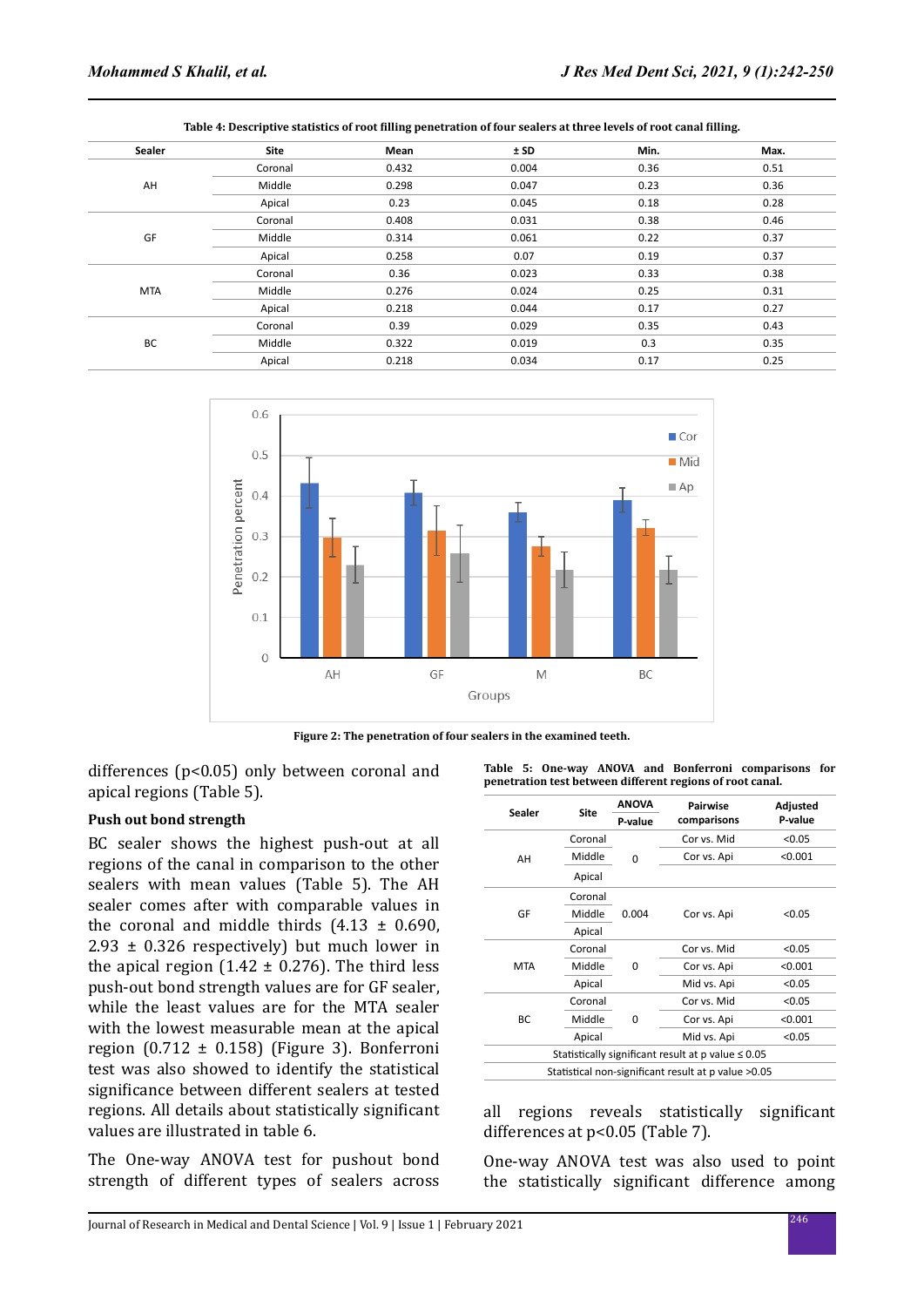| Sealer     | Site    | Mean  | ± SD  | Min.         | Max.  |
|------------|---------|-------|-------|--------------|-------|
|            | Coronal | 4.13  | 0.69  | 2.98         | 5.34  |
| AH         | Middle  | 2.93  | 0.326 | 2.34         | 3.5   |
|            | Apical  | 1.42  | 0.276 | 1.02         | 1.84  |
|            | Coronal | 1.83  | 0.324 | 1.14         | 2.15  |
| GF         | Middle  | 1.37  | 0.381 | 0.872        | 1.93  |
|            | Apical  | 0.783 | 0.321 | 0.06         | 1.08  |
|            | Coronal | 1.67  | 0.298 | $\mathbf{1}$ | 2.05  |
| <b>MTA</b> | Middle  | 1.23  | 0.402 | 0.762        | 1.78  |
|            | Apical  | 0.712 | 0.158 | 0.497        | 0.963 |
|            | Coronal | 4.01  | 0.544 | 3.05         | 4.72  |
| BC         | Middle  | 3.53  | 0.47  | 2.76         | 4     |
|            | Apical  | 2.57  | 0.574 | 1.66         | 3.55  |
|            |         |       |       |              |       |





**Figure 3: Bar chart showing the push out test of the four sealers within all parts of examined teeth.**

| Site    | Sealer     | Anova    |                                                         |         |
|---------|------------|----------|---------------------------------------------------------|---------|
|         |            | P-value  | Pairwise comparisons Adjusted P-value                   |         |
|         | AH         |          | AH vs. GF                                               | < 0.000 |
|         |            |          | AH vs. MTA                                              | < 0.000 |
| Coronal |            |          | AH vs. BC                                               | >0.05   |
|         | GF         | $\Omega$ | GF vs. MTA                                              | >0.05   |
|         | <b>MTA</b> |          | BC vs. GF                                               | < 0.000 |
|         | <b>BC</b>  |          | BC vs. MTA                                              | < 0.000 |
|         | AH         | 0        | AH vs. GF                                               | < 0.000 |
|         |            |          | AH vs. MTA                                              | < 0.000 |
|         |            |          | AH vs. BC                                               | < 0.000 |
| Middle  | GF         |          | GF vs. MTA                                              | >0.05   |
|         | <b>MTA</b> |          | BC vs. GF                                               | < 0.000 |
|         | <b>BC</b>  |          | BC vs. MTA                                              | < 0.000 |
|         |            | 0        | AH vs. GF                                               | < 0.000 |
|         | AH         |          | AH vs. MTA                                              | < 0.000 |
|         |            |          | AH vs. BC                                               | < 0.000 |
| Apical  | GF         |          | GF vs. MTA                                              | >0.05   |
|         | <b>MTA</b> |          | BC vs. GF                                               | < 0.000 |
|         | <b>BC</b>  |          | BC vs. MTA                                              | < 0.000 |
|         |            |          | Statistically significant result at p value $\leq 0.05$ |         |
|         |            |          | Statistical non-significant result at p value > 0.05    |         |

**Table 7: One-way ANOVA test of push-out test and pairwise comparisons (Bonferroni correction) between different types of** 

regions along the four sealers (Table 8). Pairwise comparison with Bonferroni test showed that all regions have statistically significant differences

**Table 8: One-way ANOVA test for push-out test with pairwise (Bonferroni correction) tests among different regions for each sealer.**

| Sealer     | <b>ANOVA</b><br>Site |         | Pairwise                                                  | Adjusted |
|------------|----------------------|---------|-----------------------------------------------------------|----------|
|            |                      | P-value | comparisons                                               | P-value  |
|            | Coronal              |         | Cor vs. Mid                                               |          |
| AH         | Middle               | 0       | Cor vs. Api                                               | < 0.001  |
|            | Apical               |         | Mid vs. Api                                               |          |
|            | Coronal              |         | Cor vs. Mid                                               |          |
| GF         | Middle               | 0       | Cor vs. Api                                               | < 0.001  |
|            | Apical               |         | Mid vs. Api                                               |          |
|            | Coronal              |         | Cor vs. Mid                                               |          |
| <b>MTA</b> | Middle               | 0       | Cor vs. Api                                               | < 0.05   |
|            | Apical               |         | Mid vs. Api                                               |          |
|            | Coronal              |         | Cor vs. Api                                               |          |
| BC         | Middle               | 0       | Mid vs. Api                                               | < 0.05   |
|            | Apical               |         |                                                           |          |
|            |                      |         | Statistically significant result at $p$ value $\leq 0.05$ |          |
|            |                      |         | Statistical non-significant result at p value >0.05       |          |

among each other within each type of sealers except between the middle and coronal thirds of BC sealers.

#### **DISCUSSION AND CONCLUSION**

This study was performed in in\_vitro on an extracted tooth, with a standardized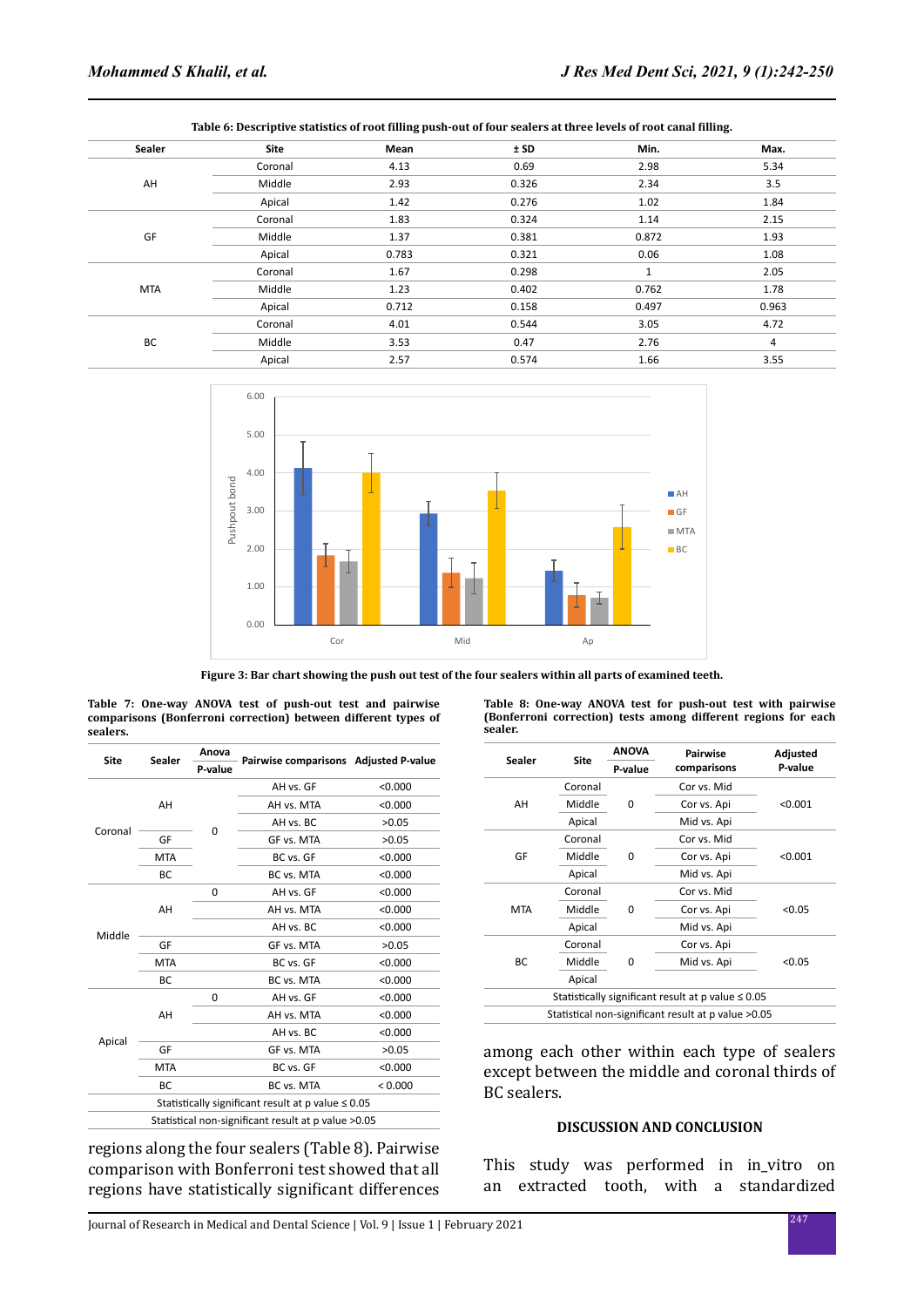instrumentation and irrigation protocol during samples preparation. Only one type rotary file, Micro Mega 25/.06 was used during instrumentation of all samples to ensure similar Root canal debridement and tapering within all portions of the prepared canals. At the same time maintaining the apical region at 0.25mm size with good remaining dentin thickness. On the same way, proper tapering of the canals 0.06 can improve irrigation, filling adaptation with minimum sealer amount and better push out bond strength result [14].

The irrigation protocol used in this study containing 17% EDTA solution after completion of instrumentation to ensure removal of the smear layer for greater sealer adhesion in addition; distilled water was used as final rinse to wash out all the remaining irrigation chemicals that may interfere with the setting reaction of the used sealers especially the resin-based ones.

According to the results of this study, the BC sealer demonstrated greater adaptation and push out bond strength in comparison to the other types of sealer used at different regions of the examined root. This may be attributable to the alkaline effect of hydration products of the calcium silicate sealer with high pH (11.16) [15]. This could lead to degrade the interfacial dentin collagen portion which may facilitate sealer penetration into the dentinal tubules [16]. The fine particle scale (less than 2 micron) and the proper premixed consistency introduced with a capillary tip delivery system could have increased its penetration into the entire cannel walls [14].

Another possible cause is the prolonged working time of BC sealer in compared to the other types of sealers used in this study. According to manufacturer's instructions the working time for these sealers can be arranged as follow:

Gutta flow Sealer < MTA Fillapex < AH Plus < BC [17].

The results of present study are compatible with other studies [13] who explained the higher bond strength for Total Fill BC sealer could be attributed to a process known as alkaline etching. This process may allow ion exchange at the sealer dentine inter-surface creating a mineral infiltration zone, which possibly decrease the gap and increase the adhesion between sealer and dentine surface [18] on the other hand, MTA sealer had the lowest adaptation and poor bond strength comparing to AH plus and BC sealer, like the findings of other studies [19]. This could be due to poor micro tags formed on setting for this sealer [20-24]. There are some controversies in research that disagree with the present findings [25]. This could be due to using different brands for the same sealer type that may affect their results. This further suggests future investigations on different brands for the same sealer type.

The findings of the current study also showed different in sealer adaptation and bond strength within different regions of root canals for each sealer. All used sealers All used sealers (BC, AH, GF and MTA) have less apical sealer adaptation and bond strength in comparison to other regions. The apical region can be considered as the most problematic region during endodontic treatment [26-28]. The limited access, small cross section, anatomical complexity, and communication with the periradicular tissue make this region difficult in debridement, disinfection, smear layer removal and even dryness. All these may impair proper sealing and adhesion of the root filling material within this region.

In addition, The higher percentages of gaps at the middle thirds of the prepared canals have also been identified in compression to coronal thirds this could be due to the cross section of the canals for premolar teeth that were used in this study these teeth have an oval cross section which may interfere with proper instrumentation and adequate obturation of root canal [29-31]. While the lower density and scale of dental tubules observed at apical level may results in lower penetration of sealers [32-35] Moreover, the smear layer removal is difficult Apical third that could Act as a physical barrier that interfered with root canal dentin sealer adaptation [36-38].

In the penetration test, there was no statistically significant difference between the different types of the used sealers. The current study employed the fluorescent microscope to examine sealers mixed with fluorescein Dye. However, most of the previous investigations were using either laser confocal [39-42] or electron microscopy to evaluate sealer penetration within dentinal tubules, and these two testing methods were not under the scope of the current study [43-45]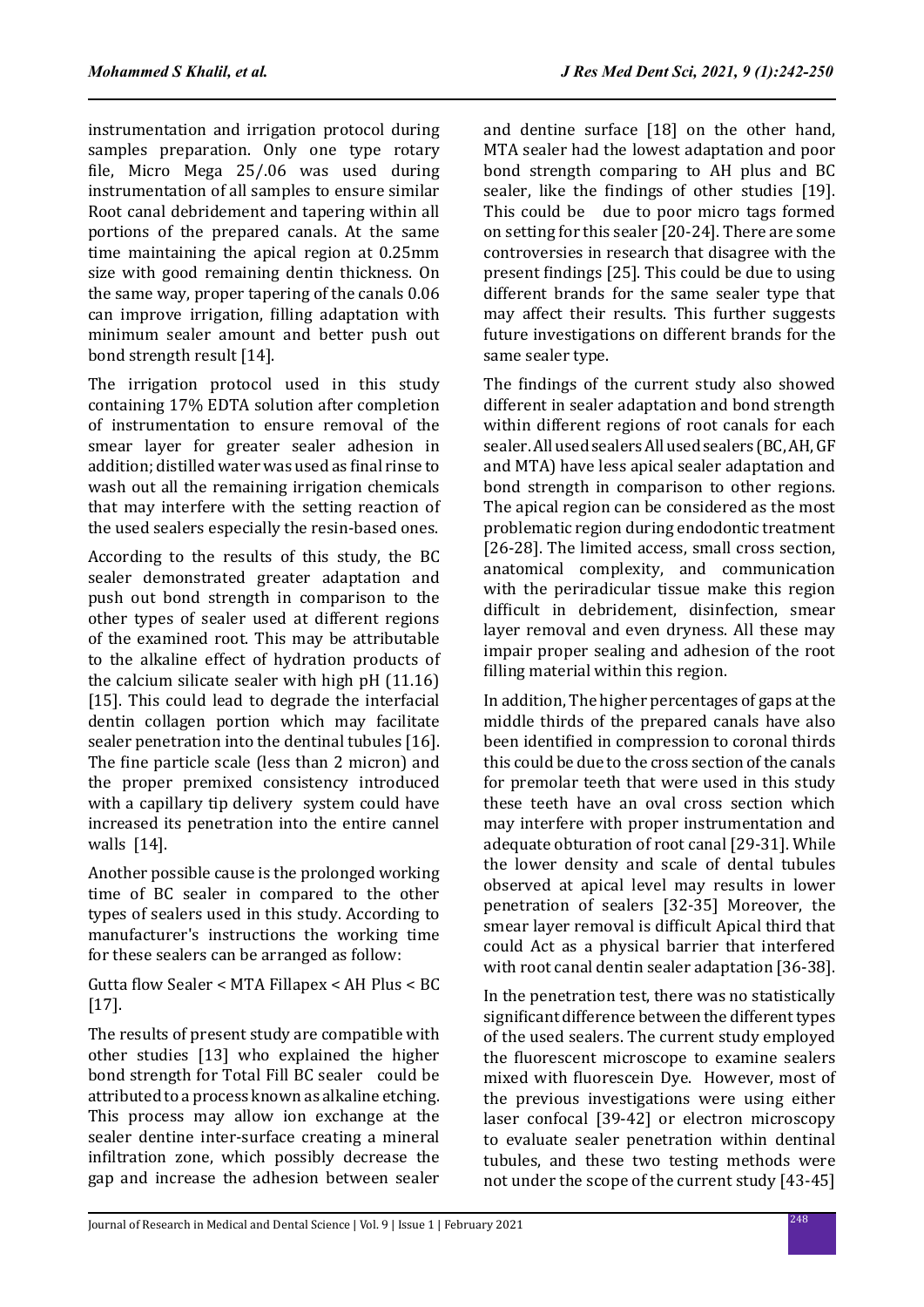found that iRoot SP as a type of bioceramic had much larger zone of penetration in comparison to AH plus, MTA Fillapex and Gutta Flow Bioseal.

Also, El [46] reported that BC sealer has better penetration into the dentinal tubules compared to AH Plus.

Furthermore, also found that Total Fill BC showed superior tubular penetration than AH Plus.

However, the current study showed higher penetration of the used sealers within the coronal thirds in comparison to the middle and apical thirds, and in the middle more than the apical thirds. Many studies of the sealer penetration into dentinal tubules have also shown reduction in the penetration values from the coronal to apical sections. The weakness in sealer penetration within the apical regions of root canals can be explained due to several reasons including: inadequate delivery of irrigant into this region, the smaller diameter and reduced number of dentinal tubules in the apical root portion, and the presence of greater tubular sclerosis that may close the dentinal tubules.

In conclusion, sealer adaptation within root canal, bond strength and penetration into the dentinal tubules are influenced by the type of sealer and the level within root canal of the endodontically treated teeth. The Total Fill BC sealer showed the best properties followed by AH Plus, Guttaflow BIOSEAL and MTAF sealers. However, all of the tested sealers failed to obtain consistent properties through the entire circumference of the root canal wall.

#### **REFERENCES**

- 1. Jainaen A, Palamara JEA, Messer HH. Push‐out bond strengths of the dentine–sealer interface with and without a main cone. Intern Endodo J 2007; 40:882-890.
- 2. André T, De Gramont A, Vernerey D, et al. Adjuvant fluorouracil, leucovorin, and oxaliplatin in stage II to III colon cancer: Updated 10-year survival and outcomes according to BRAF mutation and mismatch repair status of the MOSAIC study. J Clinil Oncol 2015; 33: 4176-4187.
- 3. Song BK, Kim JS. U.S. Patent Application No. 29/369,300. 2011.
- 4. Bolacha E, Moita de Deus H, Fonseca P E, et al. The concept of analogue modelling in geology: An approach to mountain building. In Proceedings of the 9th ESERA Conference.
- 5. Wennberg A, Ørstavik D. Evaluation of alternatives

to chloroform in endodontic practice. Dental Traumatol 1989; 5:234-237.

- 6. Ramirez ME, Müller DG, Peters AF, et al. Life history and taxonomy of two populations of ligulate *desmarestia (Phaeophyceae*) from Chile. Canad J botany 1986; 64:2948-2954.
- 7. Peters RH, Peters RH. The ecological implications of body size. Cambridge University Press 1986; 2.
- 8. Kazemi RB, Safavi KE, Spångberg LS, et al. Dimensional changes of endodontic sealers. Oral Surg Oral Med Oral Pathol 1993; 76:766-771.
- 9. Malur MH, Goud M. Comparative analysis of morphology of lateral canals by modified tooth clearing technique-An in vitro study. Endodo 2011; 23:35-41.
- 10. Soares DJ, Tsallis C, Mariz AM, et al. Preferential attachment growth model and nonextensive statistical mechanics. EPL (Europhysics Letters), 2005; 70:70.
- 11. Bürklein S, Tsotsis P, Schäfer. Incidence of dentinal defects after root canal preparation: reciprocating versus rotary instrumentation. J Endod 2013; 39:501- 504.
- 12. Jainaen A, Palamara JEA, Messer HH, et al. Push‐out bond strengths of the dentine–sealer interface with and without a main cone. Intern Endod J 2007; 40:882-890.
- 13. Nagas E, Uyanik MO, Eymirli A, et al. Dentin moisture conditions affect the adhesion of root canal sealers. J Endod 2012; 38:240-244.
- 14. McMichen FRS, Pearson G, Rahbaran S, et al. A comparative study of selected physical properties of five root-canal sealers. Int Endod J 2003; 36:629-635.
- 15. de Miranda Candeiro, Correia GT, Duarte FC, et al. Evaluation of radiopacity, pH, release of calcium ions, and flow of a bioceramic root canal sealer. J Endod 2012; 38: 842-845.
- 16. Atmeh AR, Chong E Z, Richard, Festy G, et al. Dentincement interfacial interaction: calcium silicates and polyalkenoates. J Dental Res 2012; 91:454-459.
- 17. Zhou J, Zhi X, Wang L, et al. Linc00152 promotes proliferation in gastric cancer through the EGFRdependent pathway. J Exper Clini Cancer Res 2015; 34:135.
- 18. Al-Hiyasat AS, Alfirjani SA. The effect of obscuration techniques on the push-out bond strength of a premixed bioceramic root canal sealer. J Dentistry 2019; 89:103169.
- 19. Polineni S, Bolla N, Mandava P, et al. Marginal adaptation of newer root canal sealers to dentin: A SEM study. J Conservative Dent 2016; 19:360.
- 20. Leonardo C. Gendered roles and stress (Doctoral dissertation, Adelphi University) 2000.
- 21. Ricucci D, Rôças IN, Alves FR, et al. Apically extruded sealers: Fate and influence on treatment outcome. J Endod 2016; 42:243-249.
- 22. Vogelstein B, Papadopoulos N, Velculescu VE, et al.